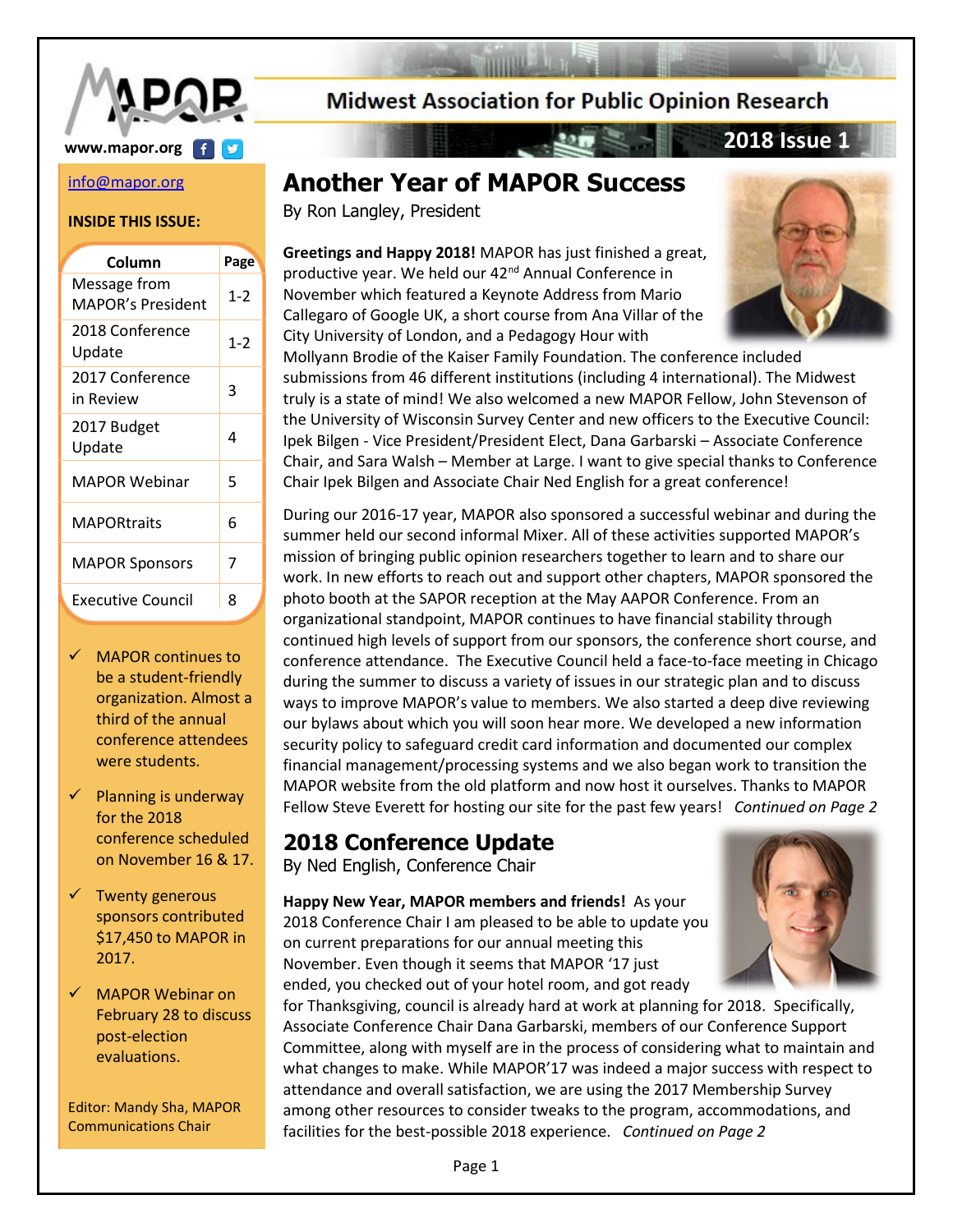### *President's Column, con't*

Looking ahead, there are a few changes coming to MAPOR. Our long time Communications Coordinator, Patty LeBaron, has passed the baton to Mandy Sha, and following on the successful experiment of using an informal Conference Committee, we have created a Communications Committee. Joining Mandy is Vanessa Flowers from NORC who will really help us with our social media strategy. We also have a new website which our new Webmaster, Josh Pasek, is in the process of refreshing and updating. In the near future, MAPOR is hosting another webinar which you can read more about in Webinar Coordinator Patrick Hsieh's column, and we will also be circulating proposed amendments to our bylaws (more on that in the coming weeks). As you can read in Conference Chair Ned English's column, work is well under way on the 2018 Conference with some outstanding speakers lined up!

Based on an idea brought up at the conference business meeting, we are also appointing an ad hoc History Committee to create a compendium of MAPOR's history to present at the 2018 conference. This effort will involve our MAPOR Fellows and will be led by Paul Lavrakas, a MAPOR Fellow, with assistance from Mandy Sha, MAPOR Communications Chair. In addition, MAPOR will continue its efforts to support other regional partners and will again sponsor a photo booth at PAPOR's reception in Denver at the AAPOR Conference.

Finally, we are in the process of reviewing the results of the member survey for your thoughts on what we can do to provide you with more value to your MAPOR membership. Thank you to all who participated! If you did not have a chance to complete the survey and have comments or ideas on topics for webinars, conference sessions, networking events, or what more MAPOR can do to support your work in survey and public opinion research, please feel free to contact me at [president@mapor.org.](mailto:president@mapor.org)

Finally, many thanks to Past President Matt Courser for his outstanding leadership this past year! I am honored to lead MAPOR this year and to work with a fantastic, energetic, and committed new Executive Council and I look forward to serving you in the coming year!

### *Conference Chair's Column, con't*

We can announce at this point that the key speaking roles have been filled for MAPOR 2018, which is exciting. Our keynote speaker will be **Jennifer Agiesta**, Director of Polling and Election Analytics at CNN in addition to being Associate Communications Chair of AAPOR. As 2018 is a midterm election year we felt that it would be timely and relevant to hear about election polling in a complex and changing technological environment, as well as "what it is like" to do polls for a high-profile media company. **Stephanie Eckman** is a Survey Methodology Fellow at RTI International and will be giving our short course, focused on the collection and use of location data in surveys. Stephanie has a very well-respected history of research in our field and is also Associate Standards Chair of AAPOR. Finally, **Colm O'Muircheartaigh** will be giving our pedagogy hour. Colm is a Professor at the Harris School of Public Policy at the University of Chicago and Senior Fellow at NORC at the University of Chicago, in addition to being an ASA Fellow and someone with considerable expertise in all aspects of public-opinion research. MAPOR is fortunate to be able to have such a talented group contribute to our upcoming conference.

In addition, we can also confirm that **the 43rd Annual MAPOR Conference will be November 16th and 17th , 2018 at the Embassy Suites Downtown Chicago (600 N. State Street)** again this year, right on State Street between Ohio and Ontario. Please stay tuned for announcements related to the conference theme and abstract submissions later in the spring via email, social-media, and at [www.mapor.org.](http://www.mapor.org/)

If you have any additional suggestions or feedback I would be happy to hear from you directly a[t english-ned@norc.org.](mailto:english-ned@norc.org)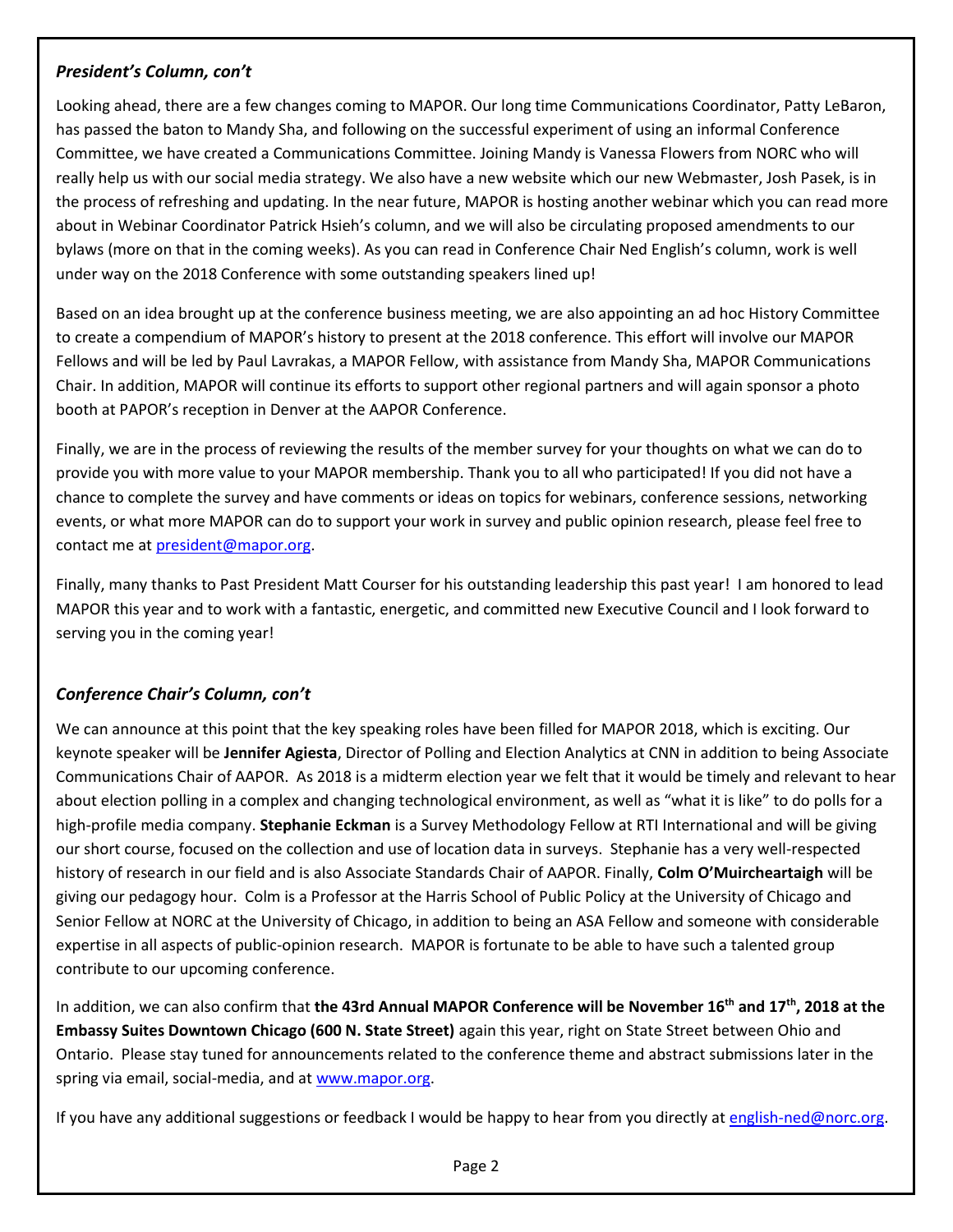## **MAPOR 2017: Conference in Review**

### *Taking Charge of Change: Shaping the Future of Public Opinion, Communication, and Survey Research*

By Ipek Bilgen, Vice President/President-Elect and 2017 Conference Chair

The 42<sup>nd</sup> Annual MAPOR Conference took place at the Embassy Suites Downtown Chicago the weekend before Thanksgiving (November 17-18, 2017). The 2017 MAPOR conference was very well attended. MAPOR brought 221 attendees representing more than 46 institutions and 64 students (almost a third of our attendees).

- The conference featured excellent speakers through 80 papers and 11 poster presentations, three panels (including a coding hour), and two working group sessions.
- The interviewer-Respondent Interaction Working Group returned for a third year and Machine Learning in Survey Sciences (MMLSS) Working Group was new in 2017!
- Networking Luncheon returned for the fourth year in 2017 and gave many MAPORites the opportunity to meet and catch up with their colleagues.

We also kept our traditional events such as Pedagogy Hour, Key Note Address, and Short Course. **Dr. Mollyann Brodie** from the Kaiser Family Foundation was 2017 MAPOR Conference Pedagogy Hour Speaker. Mollyann gave a very engaging talk about Health Care Polling. MAPOR also hosted speakers from outside of the U.S. at the 2017 annual conference! The 2017 Keynote Speaker, **Dr. Mario Callegaro** from Google UK, London, talked about the role of surveys in the era of "Big Data" in his speech. The 2017 Short Course Instructor, **Dr. Ana Villar** from City University of London, presented a well-attended short course on question design for cross-cultural surveys.

Congrats are also in order! **John Stevenson** was named 2017 MAPOR Fellow at the annual conference for having made significant contributions to MAPOR through his service in the past several years. (Clic[k here](http://www.mapor.org/aboutus.html) to see a list of MAPOR Fellows.) At the awards ceremony, MAPOR also announced that the Student Paper Award for Best Methodology Paper has been renamed the **Allan McCutcheon Student Paper Award**. Felicitas Mittereder from University of Michigan was presented Allan McCutcheon Award for Best Methodology Paper. Yangsun Hong from University of Wisconsin-Madison was presented **Doris A. Graber Award for Best Public Opinion Paper**. Congrats to both of the student paper winners!



[John Stevenson,](https://uwsc.wisc.edu/associate-director-john-stevenson-named-2017-mapor-fellow/) 2017 MAPOR Fellow (left) and Matt Courser, Past President

Each year, the MAPOR Council is working towards making improvements to its annual conference. The 2017 conference was no exception. 2017 was the first year we had professionally designed and color printed conference program. We have also purchased four new projectors in 2017, which decreased the number of technical issues due to misfit equipment. Thanks to our sponsors we have also raised \$17,450 in cash from 20 sponsors—which will enable us to continue improving and expanding as our membership sees fit. Moreover, this was our third year at the Embassy Suites Downtown and this venue is quickly becoming our new home. The hotel staff was very accommodating throughout the conference, we have also took notes regarding what worked and what did not throughout the conference. Over the next months, we will meet with hotel staff to debrief on our collective experience and to identify specific improvements

needed for MAPOR 2018.

Lastly, stay tuned for presentations from the 2017 conference—the presentations will be posted on our website in the upcoming weeks. On behalf of your 2017 Conference Chair (Ipek Bilgen) and your conference committee (Ned English, Colleen McClain, and Dana Garbarski), thank you for the opportunity to serve MAPOR.



Photos: MAPORites at the registration desk (left), 2016 MAPOR Fellows Julie Andsager and Joe Murphy with student paper awards recipients Felicitas Mittereder (top right) and Yangsun Hong (bottom right)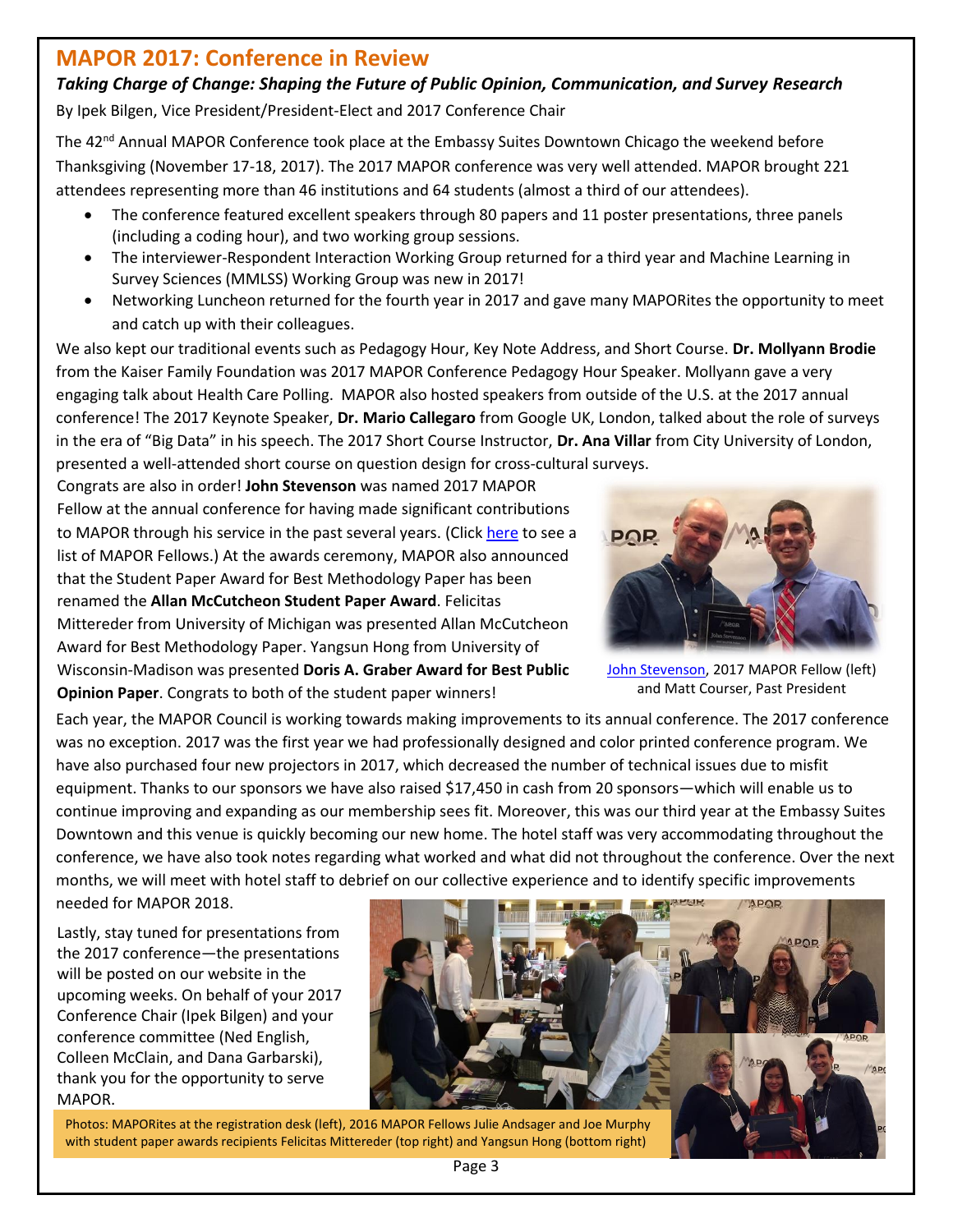# **2017 Budget Update**

By Jolene Smyth, Secretary-Treasurer

In this article we provide an update on MAPOR's financial status, including discussion of the 2017 budget and where we are as we head into 2018.

Our 2017 budget was finalized after year end. **Over the course of the year, we brought in \$43,781.48 in revenue and paid out expenses of \$46,498.54. This represents a net difference of -\$2,717.06.** Typically our goal is to at least break even, but in 2017 Council made a couple of strategic investments meant to improve the organization even though they cost us some money upfront. I want to tell you about a few of those investments because I'm excited about what they will do for MAPOR.

In the past, we have relied on the generosity of a handful of organizations in the Chicago area to loan us projectors for the conference. In 2017 we purchased four projectors of our own. The benefits of having our own projectors started at our 2017 conference. The new projectors worked wonderfully to the benefit of all who attended, and having them saved considerable time and effort for both us and the organizations that have loaned us projectors in the past.

Another investment we made in 2017 was an in-person Council meeting in Chicago. MAPOR bylaws discuss such a meeting, but in the recent past we have not had one every year in part because of associated travel expenses. In 2017 we opted to have the in-person meeting and it proved to be a great success as we worked through a number of important topics for MAPOR (bylaws, website, conference program, sponsorship, strategic plan, etc.).

Finally, in order to promote MAPOR as well as our peer regional chapters, we sponsored the Photo Booth at the SAPOR party at AAPOR. Many MAPOR members attended this party (we have the photos to prove it!!), and from what I've heard, many of us came away with the impression that it was a huge success, creating a lot of buzz for the regional chapters.

Even with these few extra investments, at the end of 2017 MAPOR was in fantastic financial condition thanks to our membership and generous sponsors. **I'm very optimistic about the investments we made in 2017 and about where we are going in 2018.**

| <b>Revenue</b>             | \$43,781.48 | <b>Expenses</b>                                  | \$46.498.54 |
|----------------------------|-------------|--------------------------------------------------|-------------|
| Membership, conference     |             | Hotel expenses                                   | \$28,632.87 |
| registration, sponsorships |             | Credit card fees                                 | \$2,926.26  |
| Member dues                | \$5,860.00  | Cvent                                            | \$1,070.66  |
| Conference registration    | \$17,785.00 | GoDaddy                                          | \$219.62    |
| Short course               | \$1,050.00  | Election                                         | \$45.00     |
| Lunch tickets              | \$2,525.00  | AAPOR 2016 Conference                            | \$877.39    |
| Sponsorship                | \$16,450.00 | Printing and supplies                            | \$4,501.26  |
| Webinars                   | \$110.00    | Guest speakers                                   | \$1,946.66  |
| Interest                   | \$1.48      | Student paper award<br><b>Student volunteers</b> | \$540.00    |
|                            |             | (registration reimbursement)                     | \$547.00    |
|                            |             | Website and Webinars                             | \$469.85    |
|                            |             | Miscellaneous                                    | \$36.00     |
|                            |             | Sponsorship/Events                               | \$1,500.00  |
|                            |             | <b>Council Meetings</b>                          | \$2,061.76  |
|                            |             | <b>MAPOR Mixer</b>                               | \$71.18     |
|                            |             | Conference Miscellaneous                         | \$1,053.03  |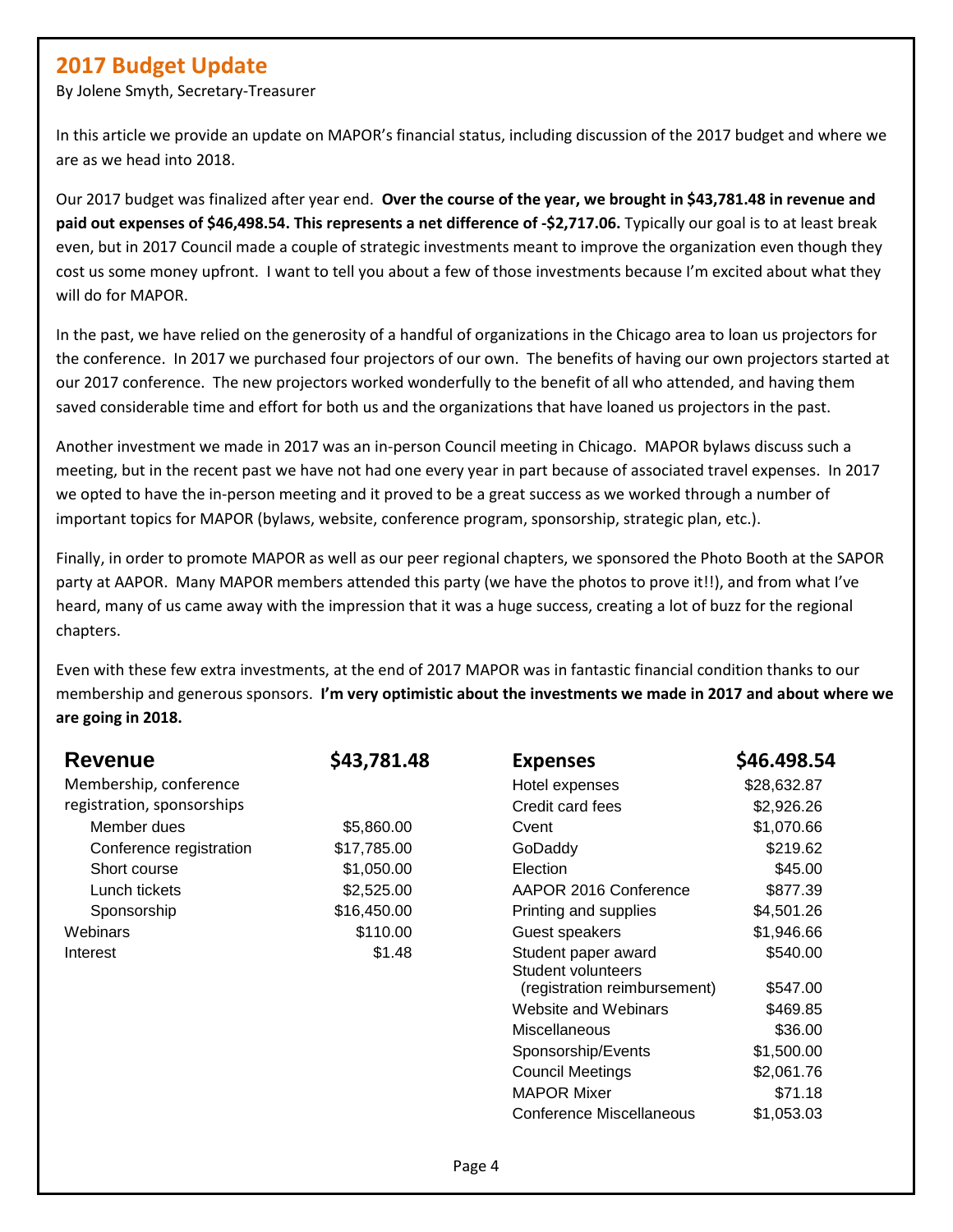Coordinated by Y. Patrick Hsieh, Member-At-Large

## **Two approaches to validate survey-design-decisions with ground truth**

**February 28th , 2018 12 - 1 P.M. Central Time**

Register online at **<http://www.mapor.org/WebinarRegistration.html>**

\$10 for students, \$40 for non-student MAPOR members, \$50 for non-members

Recordings of the webinar will be available for those who cannot attend the event live. If interested, please register and you will receive a link to the recording after the event.

The high-profile failure of 2016 presidential polling shocked the industry, eroding the trust to the opinion polls and providing opportunistic politicians and organizations to ignore public opinion that is inconvenient to their political agenda. How can survey researchers cope with this challenge? How do we evaluate the effectiveness of novel approaches? How do we know which methodology is effective and ineffective in reducing errors?

One of the challenges is that it is often hard to access the ground truth. If we could obtain the ground truth, we could measure the direction and the magnitude of bias. Moreover, we could assess the impact of various research design such as weighting schemes, sampling design, and questions on the biases.



**Masahiko Aida,** Principal survey scientist at Civis Analytics

Civis Analytics consults for party committees and SuperPACs and is one of the largest data collectors in partisan polling spaces. This unique access to a large number of survey responses provides an opportunity to make two kinds of evaluations. For example, we have collected over 170,000 interviews in 2016 from Senate battleground states. In 2017, we have collected data from Virginia and Alabama. Using these datasets, we can conduct post-election evaluation as follows:

- 1) Comparison of individual election turnout from voter list and pre-election survey response and turnout micro-targeting scores. This micro-level validation allows us to analyze, the accuracy of likely voter model (Rogers, Aida, 2013) and partisan dynamics of election turnout as seen in recent Alabama special election.
- 2) Comparison of macro-level election outcomes (ex. precinct or country) and aggregated geographic estimates from pre-election survey data. This macro-level validation allows us to evaluate the impact of different weighting variables, estimation method and sampling design on biases.

In this webinar, speaker asks fellow survey researchers to seek opportunities to test their designrelated-decisions whenever possible. The experimentations and external validation are the two tools available for survey researchers to improve our methodology, eventually regaining public trust to our practices. Speaker will illustrate how we at Civis use these tools to improve our methodology and quality of a few of our projects, reflecting on the utility of testing design-related-decisions via experimentations and external validation.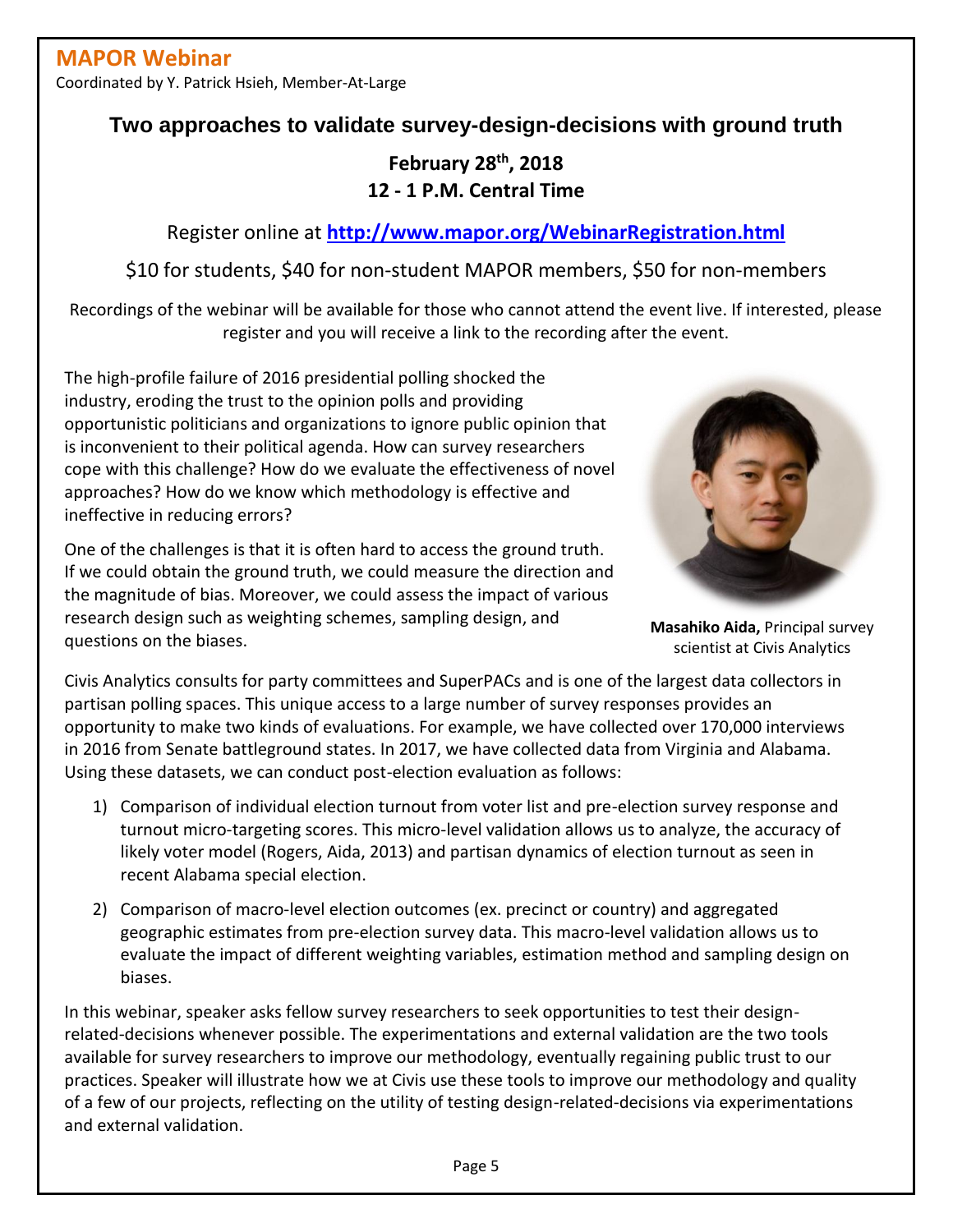# **MAPORtraits**



#### **Vanessa Flowers**

MAPOR became a professional home to me during the 2017 conference. I live tweeted during the whole conference on behalf of NORC at the University of Chicago! As a social media aficionado, I love my current job as a Panelist Operations Analyst focusing on AmeriSpeak panel retention, social media strategy and general communications. I work with MAPOR's VP Ipek Bilgen, who encouraged me to join the MAPOR Communications Committee to reinvigorate MAPOR's social media outreach to our members, sponsors, and the research community in general. Before NORC, I enjoyed a stint as Social Media Strategist at Cardenas Marketing Network, a Latin American-focused concert promotion and advertising agency. Earlier in my career, I also worked at Burrell Communications, Sears and Disney. I received my B.A. in Latin American Studies from Oberlin College. In addition to English, I also speak Spanish and Creole-Portuguese.

#### **Antje Kirchner**

MAPOR has been on my conference radar since 2013 when I started my postdoctoral affiliation with the Survey Research and Methodology Program at the University of Nebraska-Lincoln and now as research survey methodologist at RTI International. If you enjoyed the gummy bears from the recent 2017 MAPOR conference, I gladly own up to the "credit" of carrying them all the way from Germany to North Carolina and then with help from Mandy Sha to Chicago!



I love finding solutions to challenges in survey methodology. For example, I've worked and published on ways to examine nonresponse bias using machine learning techniques, eliciting and analyzing answers to sensitive questions, assessing the quality of survey data using administrative data, detecting problems in the respondent-interviewer interaction, and how to improve response quality in web surveys using responsive designs and

paradata. I received my master's degree in Politics and Management from the University of Konstanz, Germany, in 2008 and a doctorate in Statistics with focus on survey methodology in 2013 from the Ludwig-Maximilians University, Munich. Before moving to the US, I primarily worked with survey and administrative data at the Institute for Employment Research which sparked my interest in how to use new technologies and alternative sources of data to improve, supplement or replace data and estimates from complex surveys. While these interests prevail, I have also discovered my passion for German cooking ever since moving to the US. If ever you are in need for an awesome *Kaesespaetzle* recipe, please let me know!

My research interests led to a collaboration with Past MAPOR President Trent Buskirk to co-edit a [special issue in the](http://www.surveypractice.org/issue/590) [Survey Practice](http://www.surveypractice.org/issue/590) on machine learning techniques that was published in January 2018. Right now, I joined the European Survey Research Association committee to organize the first-ever international conference on **Big Data Meets Survey Science (BigSurv18)** with support from my employer RTI. This 3-day conference will be held October 25–27, 2018, at the Research and Expertise Centre for Survey Methodology at the Universitat Pompeu Fabra in Barcelona, Spain and the conference theme is **Exploring New Statistical Frontiers at the Intersection of Survey Science and Big Data.** The best papers from the conference will be published in an edited volume by John Wiley & Sons or a peer-reviewed special issue of Social Science Computer Review. **There is still time to submit an abstract by February 28! Click [here](https://www.bigsurv18.org/abstracts) to check out details about the conference and my collaborators.**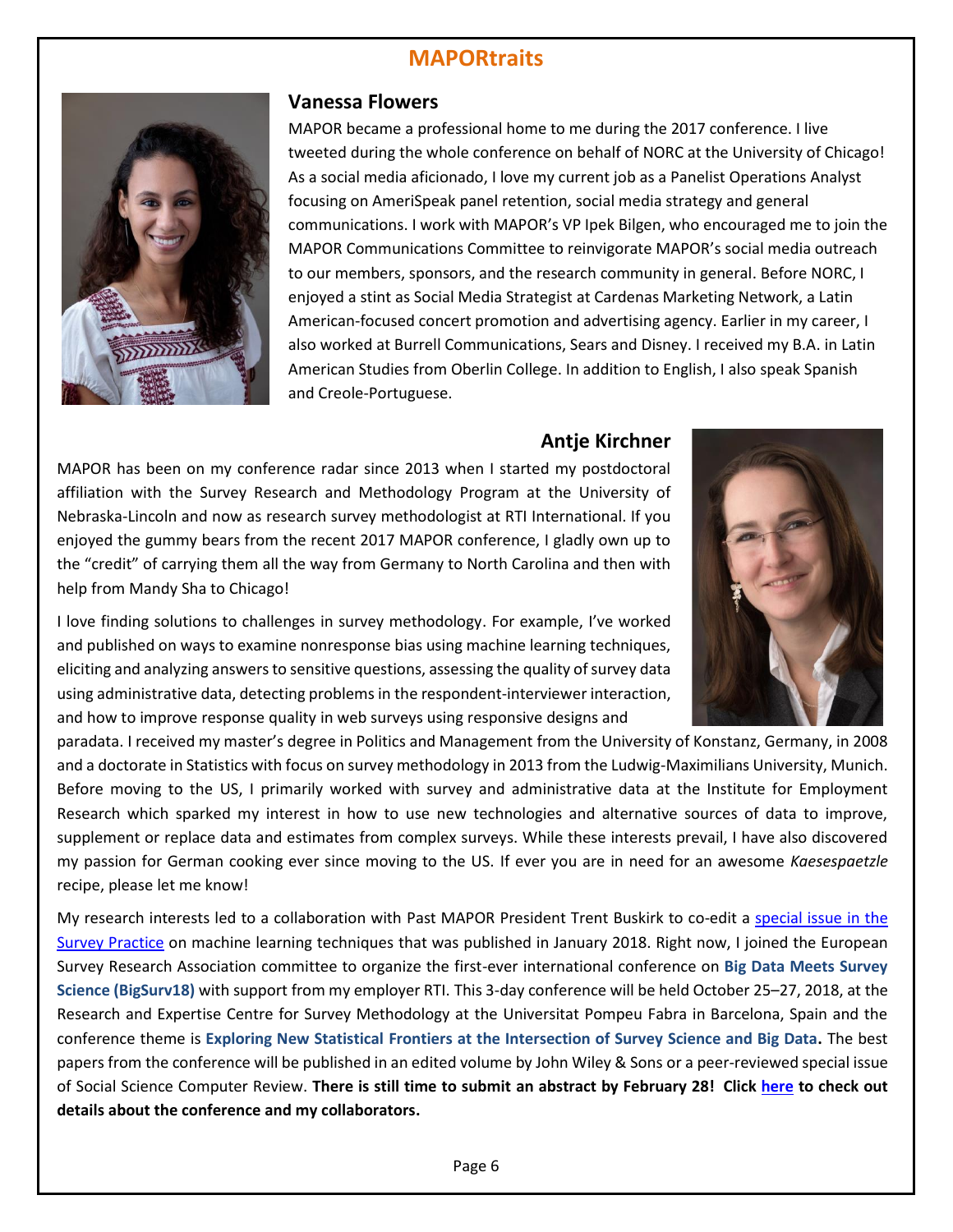## **2017-2018 MAPOR Sponsors**

MAPOR acknowledges and thanks the following organizations for sponsoring MAPOR this year.

#### **Gold Sponsors**

- *ed* Choice
- NORC at the University of Chicago

#### **Silver Sponsors**

- Marketing Systems Group
- RTI International
- The University of Chicago Survey Lab
- The University of Michigan Survey Research Operations, Survey Research Center
- The University of Michigan Michigan Program in Survey Methodology
- University of Wisconsin Survey Center
- University of Nebraska Lincoln, Survey Research & Methodology Program
- The Nielsen Company
- GfK Knowledge Networks
- PARC by Langer Research

### **Bronze Sponsor**

- Cvent
- The Everett Group
- Indiana University Center for Survey Research
- University of Northern Iowa, Center for Social & Behavioral Research
- Civis Analytics
- Michigan State University, Institute for Public Policy and Social Research, Office for Survey Research
- Research Support Services
- University of Illinois at Chicago Survey Research Lab
- Paul J. & Barbara J. Lavrakas
- ReconMR Reconnaissance Market Research

Support from organizations like yours help keep costs down for young researchers, and helps keep MAPOR conference attendance high. In return, your sponsorship increases the visibility of your organization, both to future customers and to future hires of survey professionals. **CLICK [HERE](https://simplecheckout.authorize.net/payment/CatalogPayment.aspx) TO DONATE ONLINE!**

| <b>Sponsor Benefits</b>                                                            | <b>Gold Sponsor</b><br>For contributions<br>above \$2,000 | <b>Silver Sponsor</b><br>For contributions<br>between \$1,000 -<br>\$2,000 | <b>Bronze Sponsor</b><br>For contributions<br>under \$1,000 |
|------------------------------------------------------------------------------------|-----------------------------------------------------------|----------------------------------------------------------------------------|-------------------------------------------------------------|
| <b>MAPOR lunch and conference</b>                                                  |                                                           |                                                                            |                                                             |
| registration                                                                       | for 2 or more                                             |                                                                            |                                                             |
|                                                                                    | participants depending                                    | for 1 participant                                                          |                                                             |
|                                                                                    | on the amount                                             |                                                                            |                                                             |
| Ad in the program                                                                  |                                                           |                                                                            |                                                             |
|                                                                                    | full page ad                                              | full page ad                                                               | half page ad                                                |
| Large placard featuring your organization<br>displayed at a major conference event |                                                           |                                                                            |                                                             |
| Link on the MAPOR Website                                                          |                                                           |                                                                            |                                                             |
| Acknowledgement in the newsletters                                                 |                                                           |                                                                            |                                                             |
|                                                                                    |                                                           |                                                                            |                                                             |